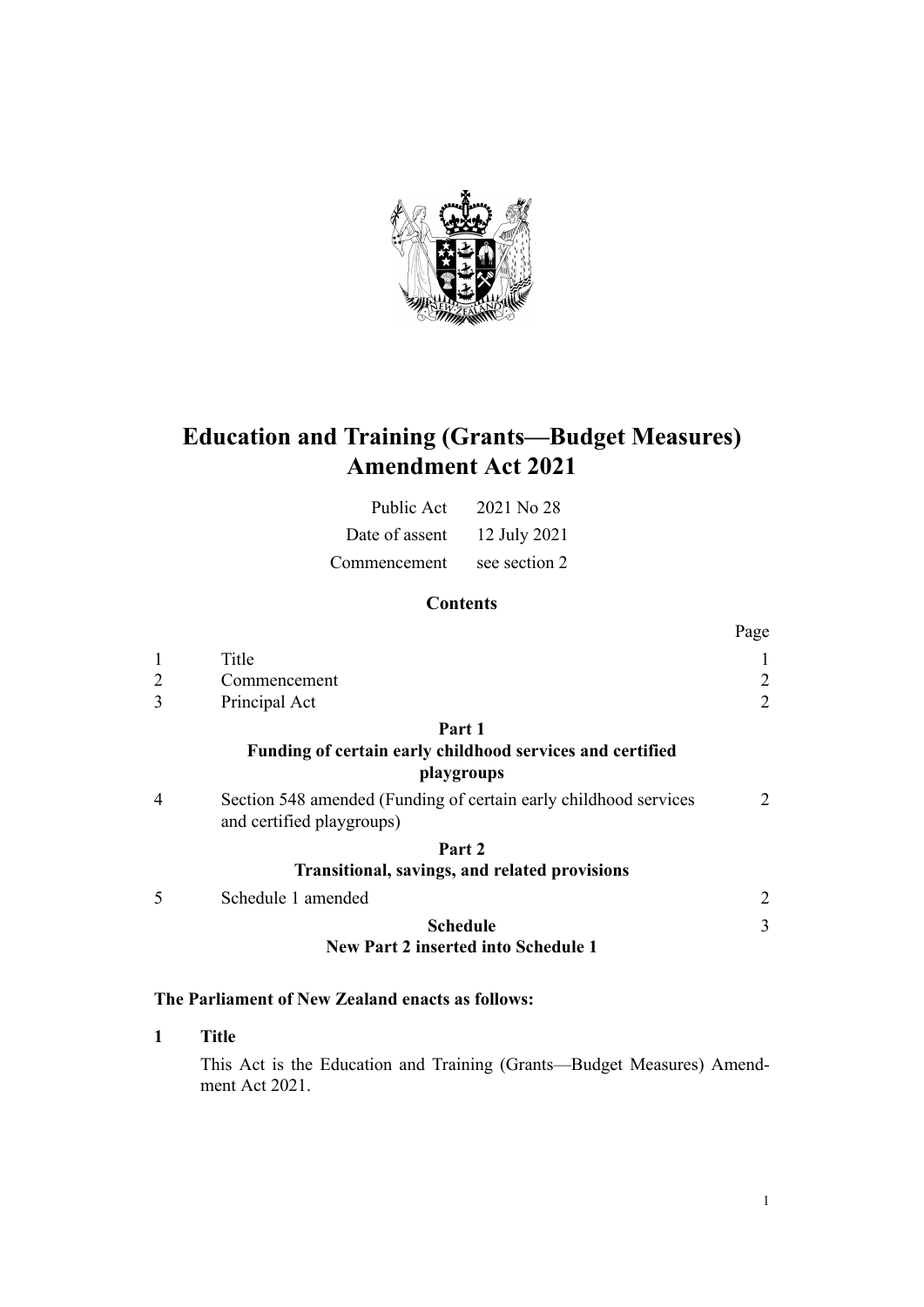#### <span id="page-1-0"></span>**2 Commencement**

This Act comes into force on the day after the date on which it receives the Royal assent.

#### **3 Principal Act**

This Act amends the [Education and Training Act 2020](http://legislation.govt.nz/pdflink.aspx?id=LMS170674).

#### **Part 1**

#### **Funding of certain early childhood services and certified playgroups**

#### **4 Section 548 amended (Funding of certain early childhood services and certified playgroups)**

After [section 548\(5\)](http://legislation.govt.nz/pdflink.aspx?id=LMS267825), insert:

- (5A) Subsections (5B) and (5C) apply to conditions or purposes—
	- (a) specified under subsection  $(5)(a)$  or  $(b)$ ; and
	- (b) that relate to employment matters (for example, remuneration).
- (5B) Those conditions or purposes may be specified by the Minister to help achieve aims that are, or include, employment relations aims.
- (5C) Those aims may, but need not, also be specified by the Minister.

#### **Part 2**

#### **Transitional, savings, and related provisions**

#### **5 Schedule 1 amended**

In [Schedule 1](http://legislation.govt.nz/pdflink.aspx?id=LMS172609),—

- (a) insert the Part set out in the [Schedule](#page-2-0) of this Act as the last Part; and
- (b) make all necessary consequential amendments.